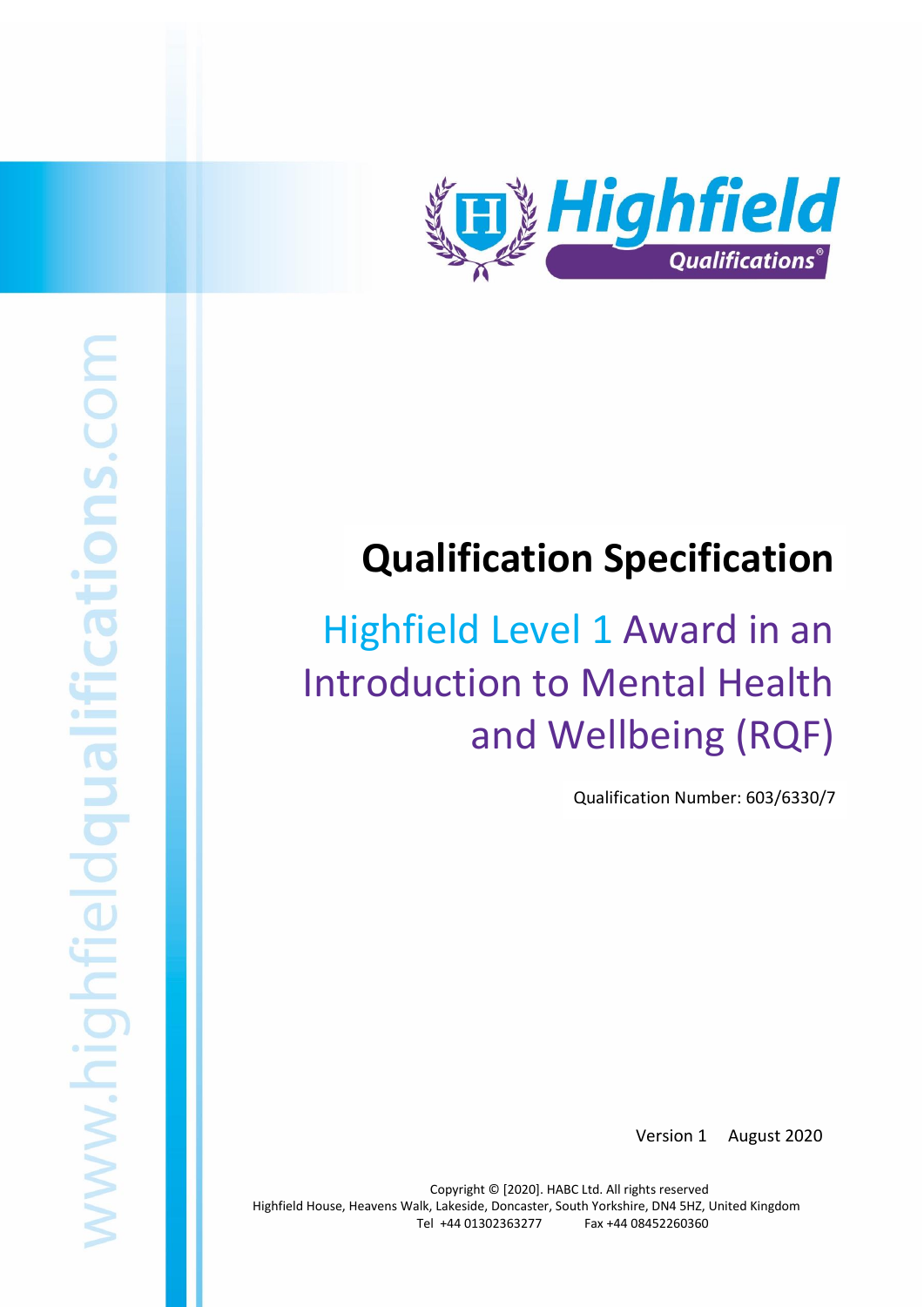

# **Contents**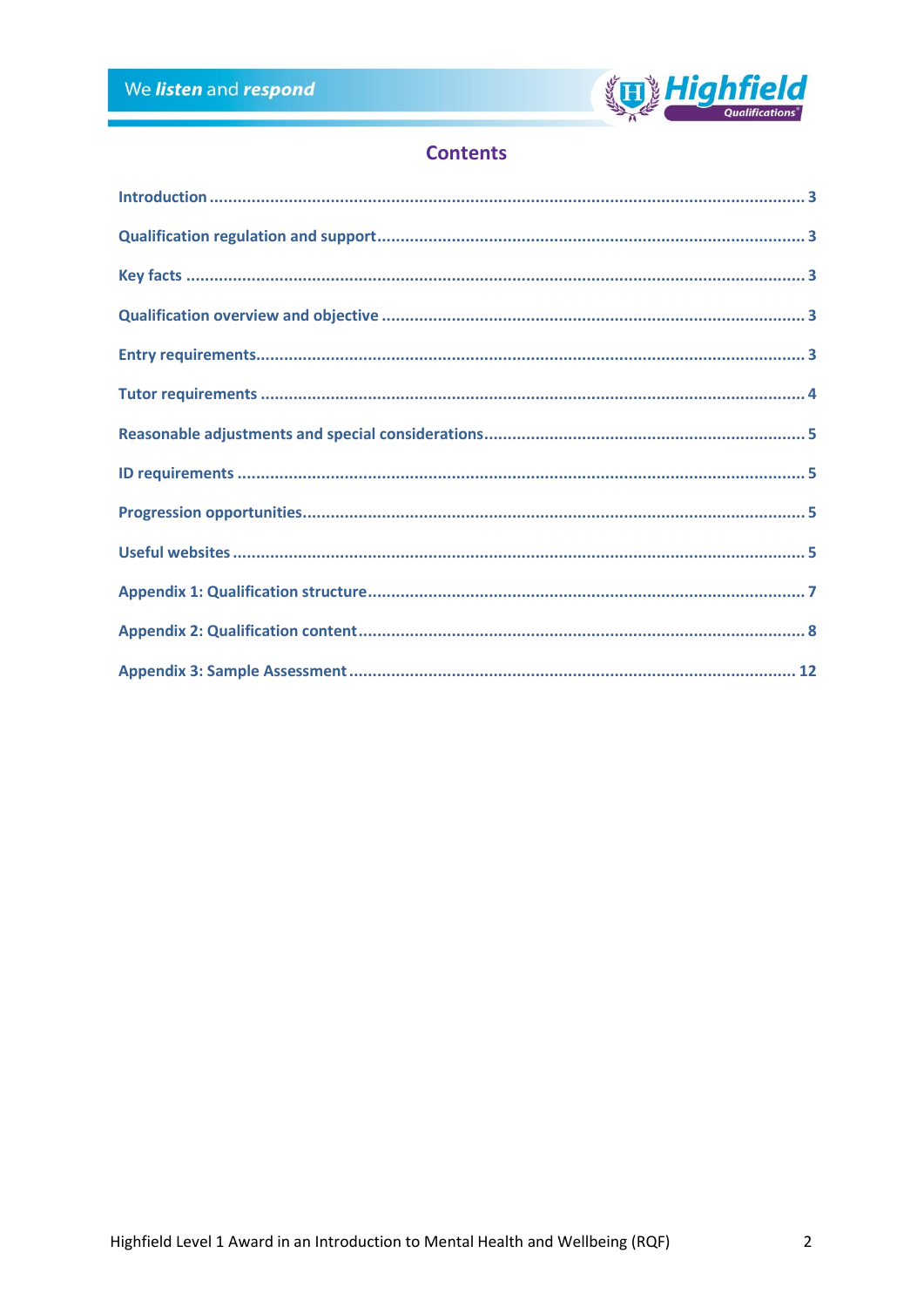

# **Highfield Level 1 Award in an Introduction to Mental Health and Wellbeing (RQF)**

## <span id="page-2-0"></span>**Introduction**

This qualification specification is designed to outline all you need to know to offer this qualification at your centre. If you have any further questions, please contact your account manager.

## <span id="page-2-1"></span>**Qualification regulation and support**

The Highfield Level 1 Award in an Introduction to Mental Health and Wellbeing (RQF) has been developed and is awarded by Highfield Qualifications and sits on the Regulated Qualifications Framework (RQF). The RQF includes those qualifications regulated by Ofqual and CCEA Regulation. The qualification is also regulated by Qualifications Wales.

## <span id="page-2-2"></span>**Key facts**

| <b>Qualification number:</b>           |                             |
|----------------------------------------|-----------------------------|
| Learning aim reference:                |                             |
| <b>Credit value:</b>                   | 1.                          |
| <b>Assessment method:</b>              | Multiple-choice examination |
| <b>Guided learning hours (GLH):</b>    | 7                           |
| <b>Total qualification time (TQT):</b> |                             |

## <span id="page-2-3"></span>**Qualification overview and objective**

The objective of this qualification is to prepare learners to progress to a qualification in another subject area and/or to give learners personal growth and engagement in learning, specifically in relation to understanding the basic principles of mental health.

This qualification is intended to assist learners with their personal growth and to help provide an understanding of their own mental health and how to manage this effectively.

This qualification can be taken by learners preparing to enter employment or by those who are already in employment and wish to develop their knowledge of mental health.

This is a knowledge-only qualification that provides underpinning knowledge and understanding in relation to mental health, mental ill health and wellbeing.

## <span id="page-2-4"></span>**Entry requirements**

This qualification is approved for delivery to learners aged 14 and above.

It is advised that learners have a minimum of entry level 3 in literacy and/or numeracy or equivalent.

## **Guidance on delivery**

The total qualification time for this qualification is 7 hours and of this, 7 hours are recommended as guided learning hours.

TQT is an estimate of the total number of hours it would take an average learner to achieve and demonstrate the necessary level of attainment to be awarded with a qualification, both under direct supervision (forming guided learning hours) and without supervision (all other time). TQT and GLH values are advisory and assigned to a qualification as guidance.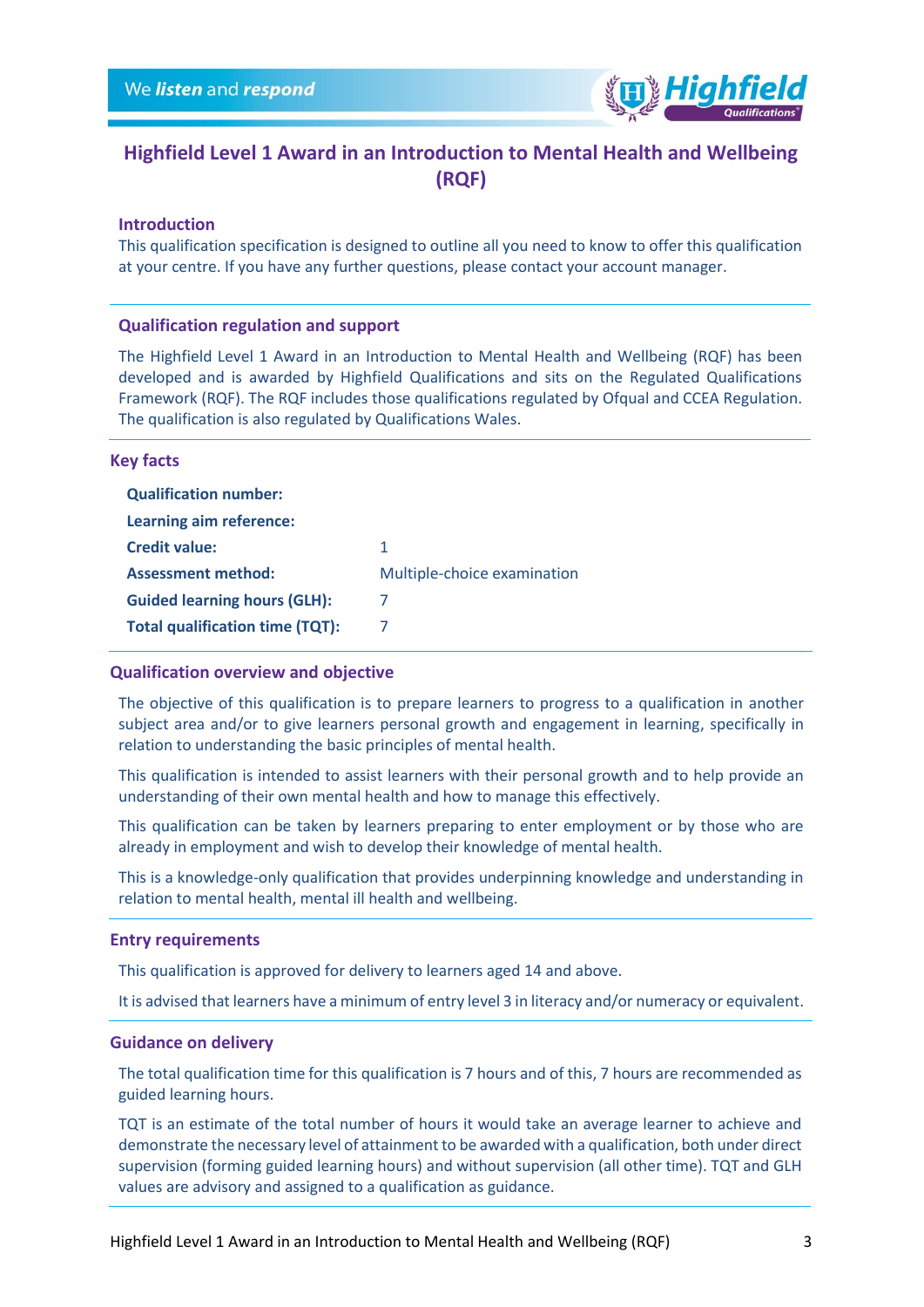

## **Guidance on assessment**

This qualification is assessed by a multiple-choice examination, externally set and marked by Highfield Qualifications. This examination is available both on the Highfield Works e-assessment system and paper-based formats.

Learners must complete 15 questions within 30 minutes. Successful learners will have to demonstrate knowledge and understanding across the qualification syllabus and achieve a pass mark of 60% (9/15).

The examination is available as both on-screen and as a paper examination.

Completed paper examinations should be returned to Highfield for marking and results will then be supplied to the centre afterwards. This qualification is graded pass/fail.

Centres must take all reasonable steps to avoid any part of the assessment of a learner being undertaken by any person who has a personal interest in the result of the assessment.

## **Recognition of prior learning (RPL)**

Centres may apply to use recognition of prior learning or prior achievement to reduce the amount of time spent in preparing the learner for assessment.

For further information on how centres can apply to use RPL as described above, please refer to the Recognition of Prior Learning (RPL) policy in the members' area of the Highfield website. This policy should be read in conjunction with this specification and all other relevant Highfield Qualifications documentation.

## <span id="page-3-0"></span>**Tutor requirements**

Highfield Qualifications **recommends** nominated tutors for this qualification meet the following:

- be occupationally knowledgeable in the area of mental health. Their knowledge should be at least to the same level as the qualification. This may be through relevant subject area qualifications **and/or** demonstrable relevant experience (1-2 years) and knowledge in a work context. Relevant qualifications may include for example:
	- o Level 2 Mental Health
	- o Level 2 or 3 Diploma in Care or Healthcare, units achieved must include:
		- Understand mental well-being and mental health promotion (F/616/6208)
			- Understand mental health problems (L/616/6213)
	- o Level 3 or above in psychology or similar related discipline
	- o being a registered mental health nurse or registered general nurse
- hold or be working towards a recognised teaching qualification or experience, which could include any of the following:
	- o Level 3 or 4 Award in Education and Training
	- o Diploma or Certificate in Education
	- o bachelors or master's degree in education
	- o Level 3 or 4 NVQ in Training and/or Development
	- o Professional Trainers Certificate
	- o proof of at least 28 hours of training in any subject
	- $\circ$  bespoke instructor training that meets the occupational knowledge requirements of this qualification
- maintain appropriate continued professional development for the subject area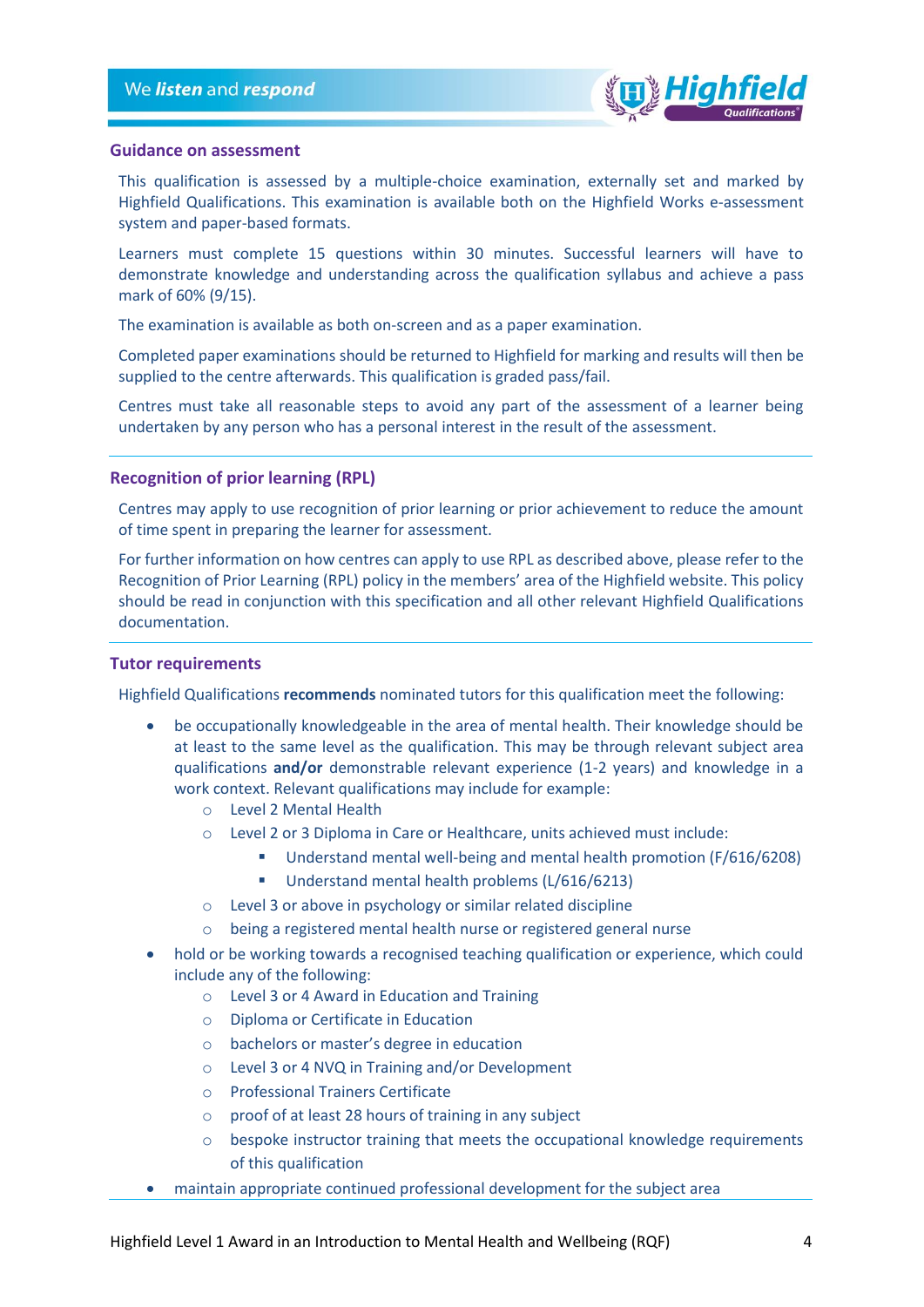

## <span id="page-4-0"></span>**Reasonable adjustments and special considerations**

Highfield Qualifications has measures in place for learners who require additional support. Please refer to Highfield Qualifications' reasonable adjustments policy for further information/guidance.

## <span id="page-4-1"></span>**ID requirements**

It is the responsibility of the centre to have systems in place to ensure that the person taking an assessment is indeed the person they are claiming to be. All centres are therefore required to ensure that each learner's identification is checked before they undertake the assessment. Highfield Qualifications recommends the following as proof of a learner's identity:

- a valid passport (any nationality)
- a signed UK photocard driving licence
- a valid warrant card issued by HM forces or the police
- another photographic ID card, e.g. employee ID card, student ID card, travel card, etc.

If a learner is unable to produce any of the forms of photographic identification listed above, a centre may accept another form of identification containing a signature, for example, a credit card. Identification by a third-party representative, such as a line manager, human resources manager or invigilator will also be accepted.

**For more information on learner ID requirements, please refer to Highfield Qualifications' Core Manual.**

## <span id="page-4-2"></span>**Progression opportunities**

On successful completion of this qualification, learners may wish to continue their development by undertaking one of the following qualifications:

- Highfield Level 2 Award in Introduction to Mental Health Awareness (RQF)
- Highfield Level 2 Award in Introduction to First Aid for Mental Health (RQF)
- Highfield Level 3 Award in Understanding Mental Health in the Workplace for Managers (RQF)

## <span id="page-4-3"></span>**Useful websites**

[www.mind.org.uk](http://www.mind.org.uk/)

[www.nhs.uk/conditions/stress-anxiety-depression/mental-health-helplines/](http://www.nhs.uk/conditions/stress-anxiety-depression/mental-health-helplines/)

## **Additional support/training**

The National Counter Terrorism Security Office (NaCTSO) is a police unit that works alongside the Home Office to support the 'protect and prepare' areas of the government's counterterrorism strategy. One of their aims is to encourage the public to recognise and report suspicious activity and behaviour. You can find information, advice and guidance on recognising, acting on and reporting suspicious behaviour on the following website:

<https://www.gov.uk/government/organisations/national-counter-terrorism-security-office>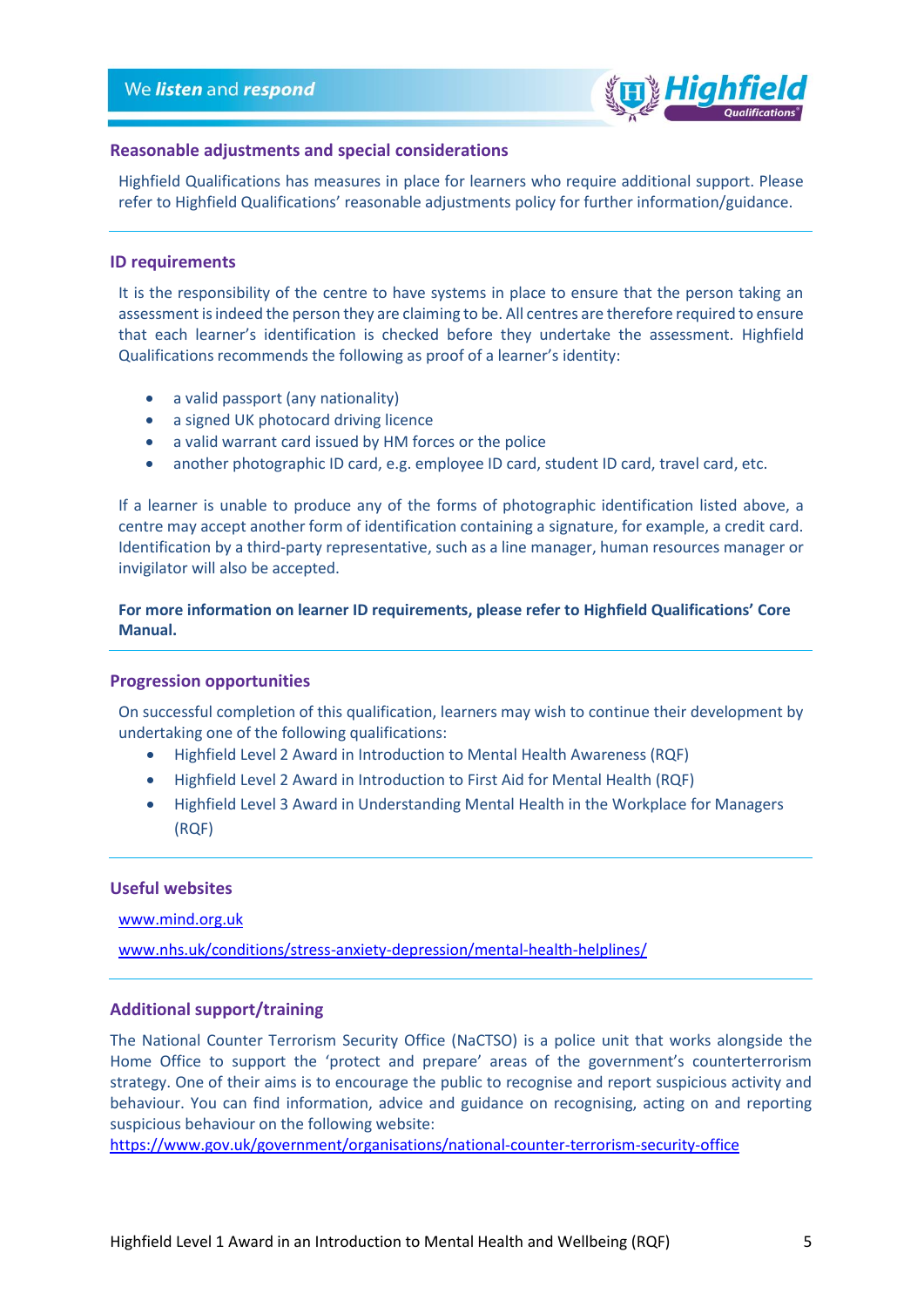## We listen and respond



As a learner, you can access the free NaCTSO Action Counters Terrorism (ACT) Awareness e-learning course. This award-winning and invaluable training tool will help you to understand your role in recognising and reporting suspected terrorism and what to do in the event of a terrorist attack. To access the course:

- follow the link: http://ct.highfieldelearning.com/org/TheHighfieldGroup
- answer the questions
- click start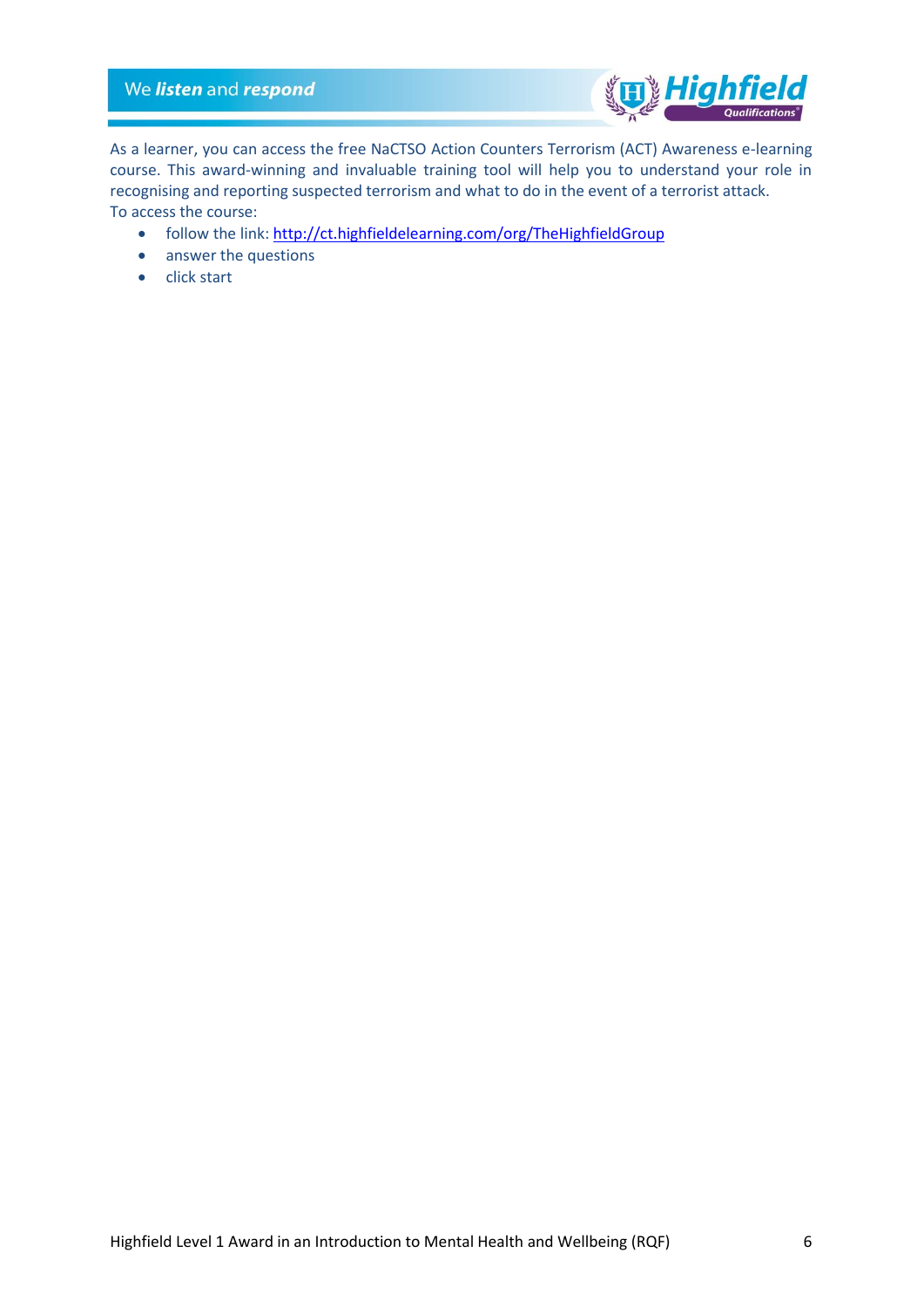

# <span id="page-6-0"></span>**Appendix 1: Qualification structure**

To complete the Highfield Level 1 Award in an Introduction to Mental Health and Wellbeing, learners must complete the following:

• The one unit contained within the mandatory group

## **Mandatory group**

Learners must achieve**:**

| <b>Unit</b><br>reference | Unit title                                                        | Level | <b>GLH</b> | <b>Credit</b> |
|--------------------------|-------------------------------------------------------------------|-------|------------|---------------|
| L/618/3545               | Introduction to mental health, mental ill health and<br>wellbeing |       |            |               |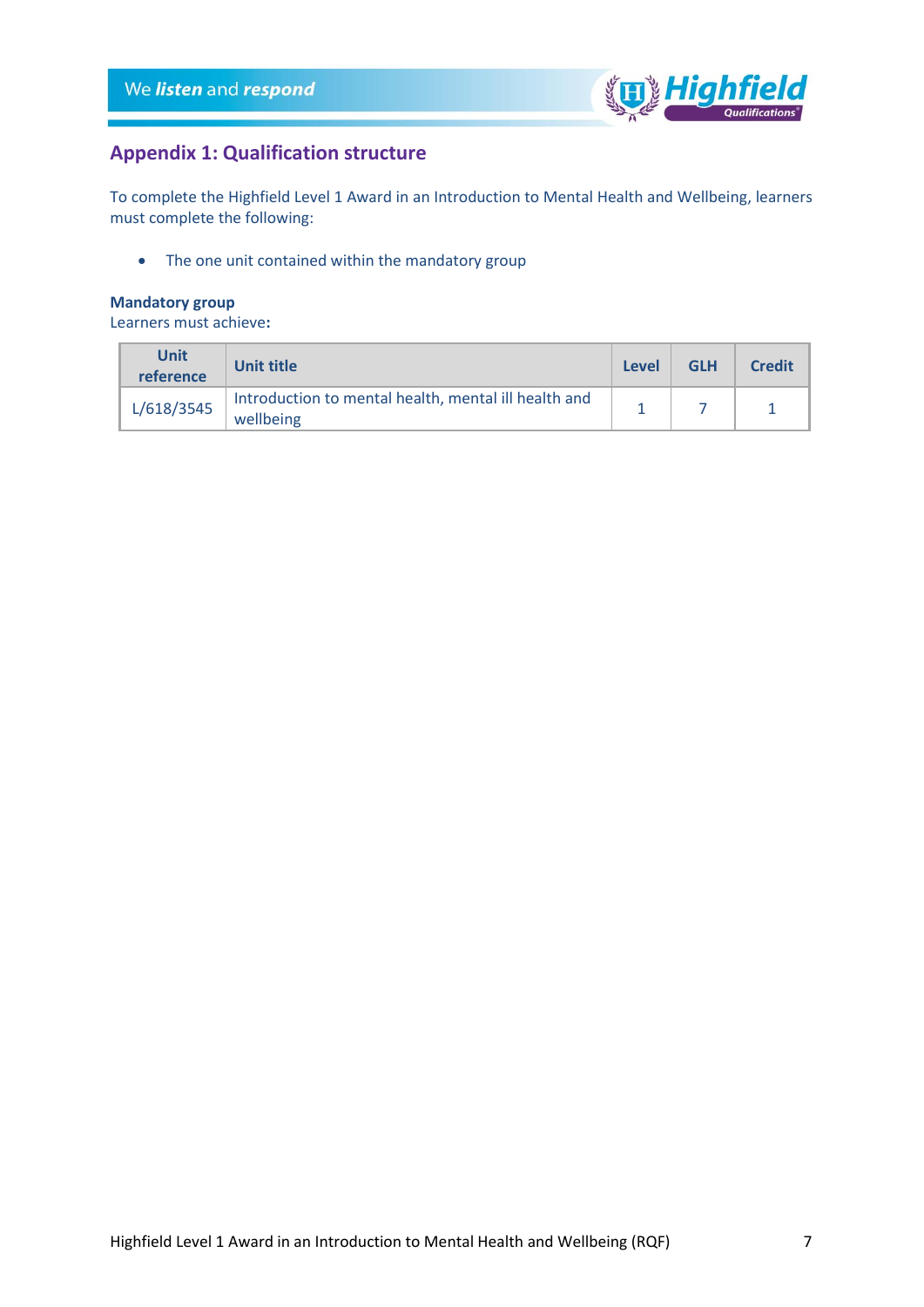

# <span id="page-7-0"></span>**Appendix 2: Qualification content**

| Unit $1:$               | Introduction to mental health, mental ill health and wellbeing |
|-------------------------|----------------------------------------------------------------|
| Unit number: L/618/3545 |                                                                |
| Credit:                 |                                                                |
| GLH:                    |                                                                |
| Level:                  |                                                                |

## **Unit Introduction**

The unit introduces learners to the concepts of mental health, mental ill health and wellbeing. It aims to provide a learner with an understanding that all individuals have mental health and how they may be able to support others. The unit also provides learners with an understanding of how to self-manage their own mental health and wellbeing.

| <b>Learning Outcomes</b>                                                                      | <b>Assessment Criteria</b>                                                                                                           |
|-----------------------------------------------------------------------------------------------|--------------------------------------------------------------------------------------------------------------------------------------|
| <b>The learner will</b>                                                                       | <b>The learner can</b>                                                                                                               |
| 1. Know what is meant by mental health and<br>mental ill health                               | 1.1 Define what is meant by mental health                                                                                            |
|                                                                                               | 1.2 Define what is meant by mental ill health                                                                                        |
|                                                                                               | 1.3 Identify the difference between mental illness<br>and regular responses to difficult situations                                  |
|                                                                                               | 1.4 Identify signs that mental health and wellbeing<br>is deteriorating                                                              |
|                                                                                               | 1.5 Identify lifestyle choices that can affect mental<br>health and wellbeing                                                        |
| 2. Know how to take care of own mental health<br>and wellbeing                                | 2.1 Identify methods to take care of own mental<br>health and wellbeing                                                              |
|                                                                                               | 2.2 Identify strategies or techniques that can be<br>used to manage common difficult situations                                      |
|                                                                                               | 2.3 Outline the importance of emotional resilience<br>in maintaining good mental health and wellbeing                                |
| 3. Know how to provide support to family and<br>friends for their mental health and wellbeing | 3.1 Identify the signs and symptoms associated<br>with the main types of mental ill health                                           |
|                                                                                               | 3.2 Identify situations when it is appropriate to<br>provide support and when professional or<br>emergency assistance should be used |
|                                                                                               | 3.3 Outline ways that an individual can offer<br>support to family and friends with their mental<br>health and wellbeing             |
|                                                                                               | 3.4 Identify how to maintain own mental<br>wellbeing while providing support to someone<br>with mental ill health                    |
| 4. Know sources of support for mental health and<br>wellbeing                                 | 4.1 Identify different sources of support available<br>relating to mental health and wellbeing                                       |
|                                                                                               | 4.2 Outline the types of support available from<br>different sources                                                                 |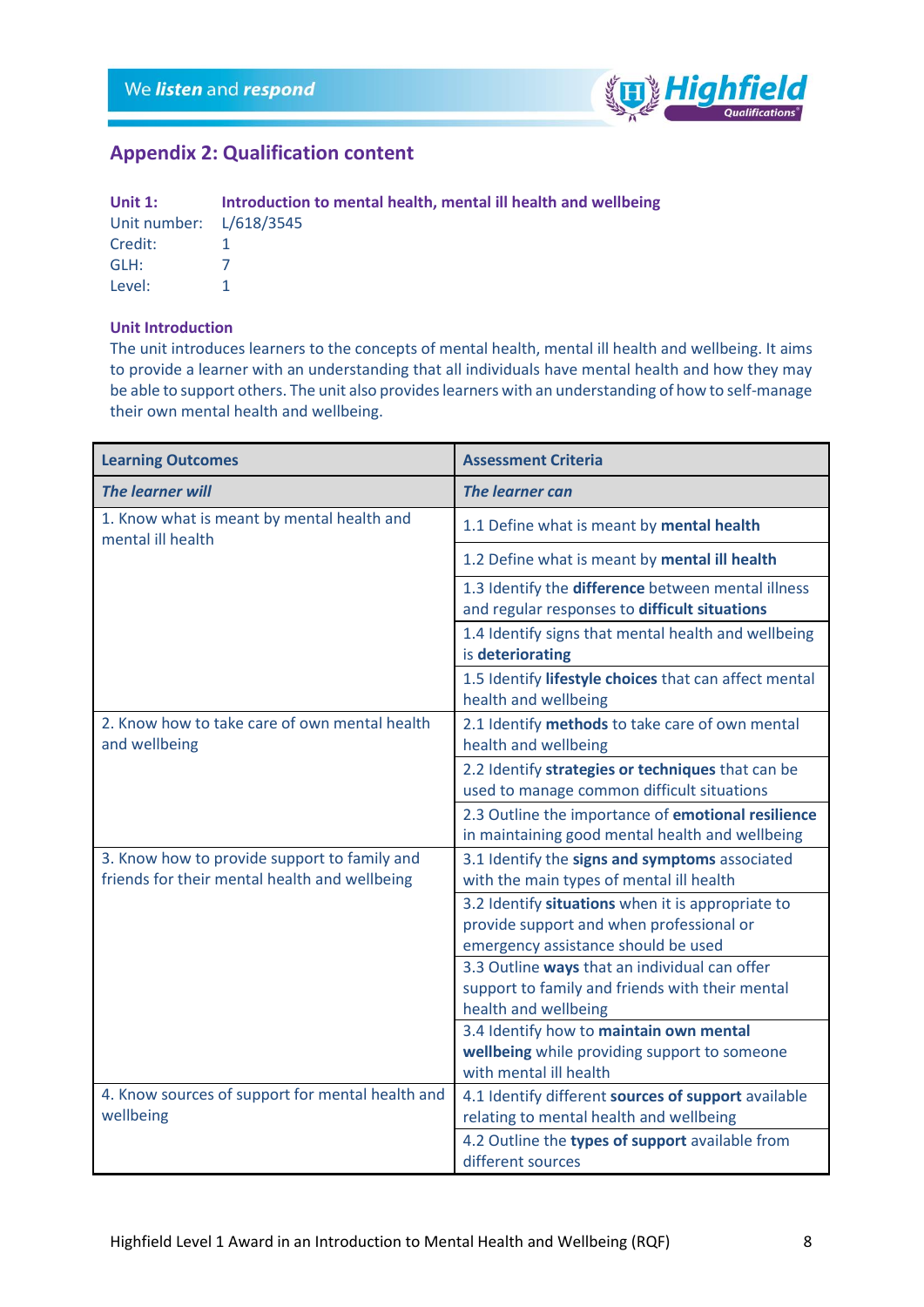

**Amplification:** The following amplification provides guidance for centres on coverage and depth for each of the emboldened areas within the assessment criteria. Centres should ensure that all amplification is covered as part of their teaching and learning strategies.

## **1.1 Mental health**

Farmer, P., Stevenson, D., (2017): 'The correct way to view mental health is that we all have it and we fluctuate between thriving, struggling and being ill and possibly off work.'

World Health Organisation, 2014: 'A state of wellbeing in which every individual realises his or her own potential, can cope with the normal stresses of life, can work productively and fruitfully and is able to make a contribution to her or his community.'

Mental health refers to a person's cognitive, behavioural, psychological, social and emotional wellbeing.

## **1.2 Mental ill health**

The term 'mental ill health' is often used as an umbrella term that includes both mental illness and mental health problems.

A mental illness is a disorder that is diagnosed by a medical professional that interferes significantly with an individual's cognitive (thought processes), emotional or social capabilities. There are various types of mental illness and they occur with varying degrees of severity. Examples include mood disorders (such as depression, anxiety and bipolar disorder), psychotic disorders (such as schizophrenia), eating disorders and personality disorders.

A mental health problem interferes with a person's cognitive (thought processes), emotional or social abilities, but may not meet the criteria for a diagnosed mental illness. Mental health problems can often occur as a result of life stressors and are usually less severe and of shorter duration than mental illnesses. These often resolve with time or when the individual's situation changes. However, if mental health problems persist or increase in severity, they may develop into a mental illness.

## **1.3 Difficult situations**

Uncomfortable feelings.

A dilemma.

A situation that someone cannot deal with because it is too difficult for them. Stressful situations, e.g. workplace stress, family issues.

## **1.4 Deteriorating**

Signs that the person's symptoms are becoming worse. These could include:

- Isolation and avoiding social activities
- Difficulties sleeping and tiredness
- Anger and mood swings, arguing
- Drastic changes in weight or eating patterns
- Anxiety and fear

## **1.5 Lifestyle choices**

Positive lifestyle choices include a good diet, regular exercise and socialising with others. Negative lifestyle choices include substance misuse, smoking, regularly drinking excessive alcohol, a poor diet and isolation.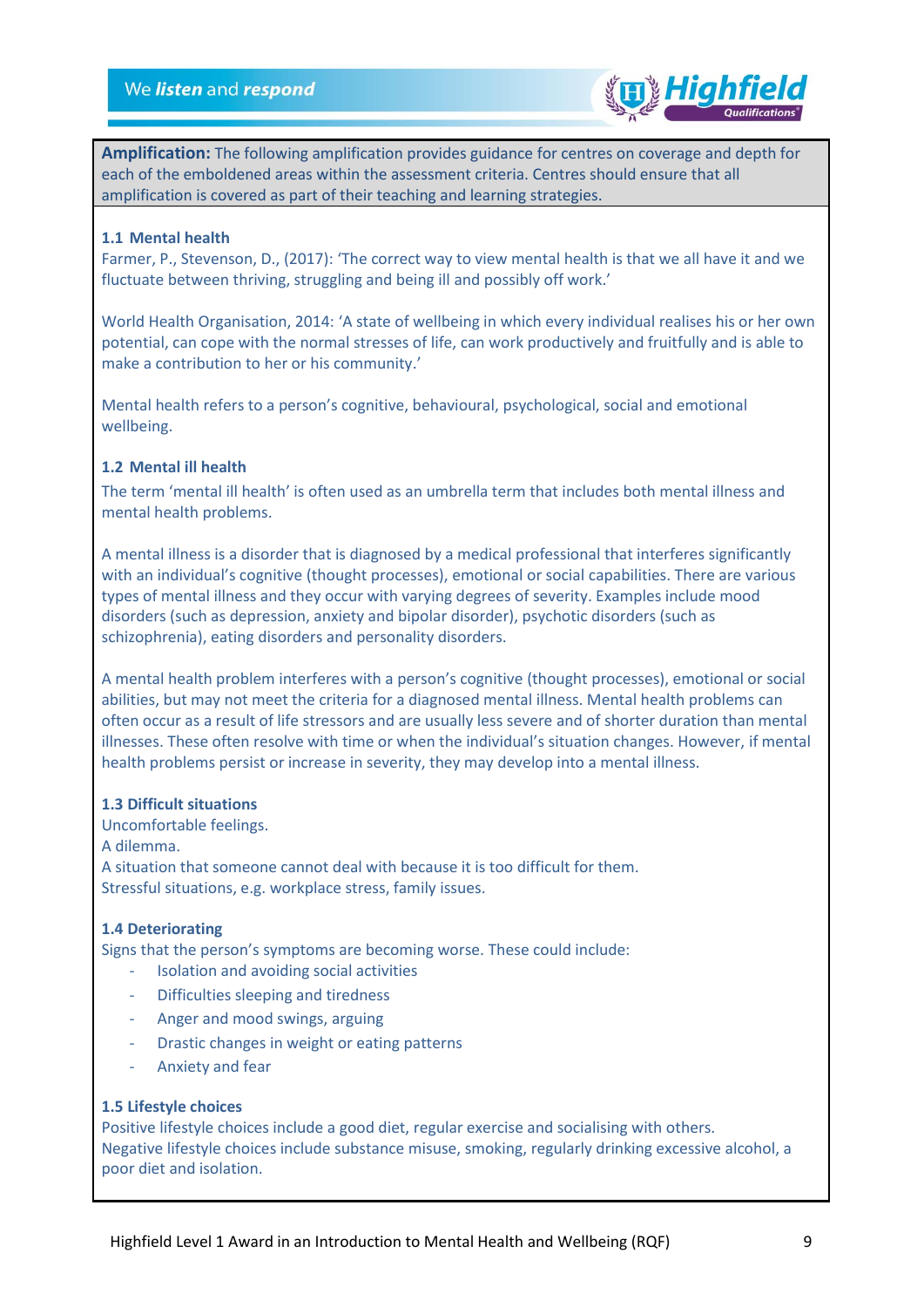

**2.1 Methods** may include self-care e.g. sleep, healthy eating, exercise, therapies, socialising, exploring alternative viewpoints, etc. **The tutor should encourage discussion of safe methods.** 

## **2.2 Strategies or techniques** could include:

If the difficult situations cannot be avoided – try to change what is occurring or how it occurs. Try to look at the bigger picture, take a different perspective.

Take a break from what is causing the difficult situations, e.g. if they occur at work – take some annual leave.

Talk to friends and family about the difficult situations, socialise frequently.

Exercise regularly, get a good amount of sleep, eat a healthy diet.

Avoid unhelpful methods of dealing with difficult situations, such as alcohol, drugs and unhealthy foods.

## **2.3 Emotional resilience**

Emotional resilience is someone's ability to respond to stressful or unexpected situations and crisis in their lives. Everyone has a certain amount of emotional resilience, but how much they have can change over time, and some people handle stress and hardship better than others.

The amount of emotional resilience someone can have can be determined by several different things, including their age, their gender and what they have experienced in their life.

## **3.1 Signs and symptoms** may include:

Long-lasting sadness or irritability Extremely high and low moods – mood swings Excessive fear or worry Loss of confidence Struggling to perform familiar tasks Social withdrawal/isolation Dramatic changes in eating or sleeping habits Looking unkempt – not caring about personal hygiene Uncharacteristic or peculiar behaviour Excessive use of drugs or alcohol Suicidal thoughts

**3.2 Situations** could include: Someone may just need someone to talk to – someone that will listen to them and offer reassurance.

If the person is displaying suicidal behaviour or behaviour that themselves or others could be at risk of harm, then urgent help should be sought.

**3.3 Ways** could include: Some may need help with everyday activities e.g. banking, making phone calls, transportation Supporting them when they have medical appointments Being there as someone to talk to Build their confidence Not being judgemental

Show that you care and demonstrate active listening through facial expression and body language. Give plenty of personal space. When people feel ignored or not cared for, people often act out. Remain calm and professional – be mindful of your own reaction. What you say or do in response to an individual's behaviour may affect whether the behaviour escalates or stops.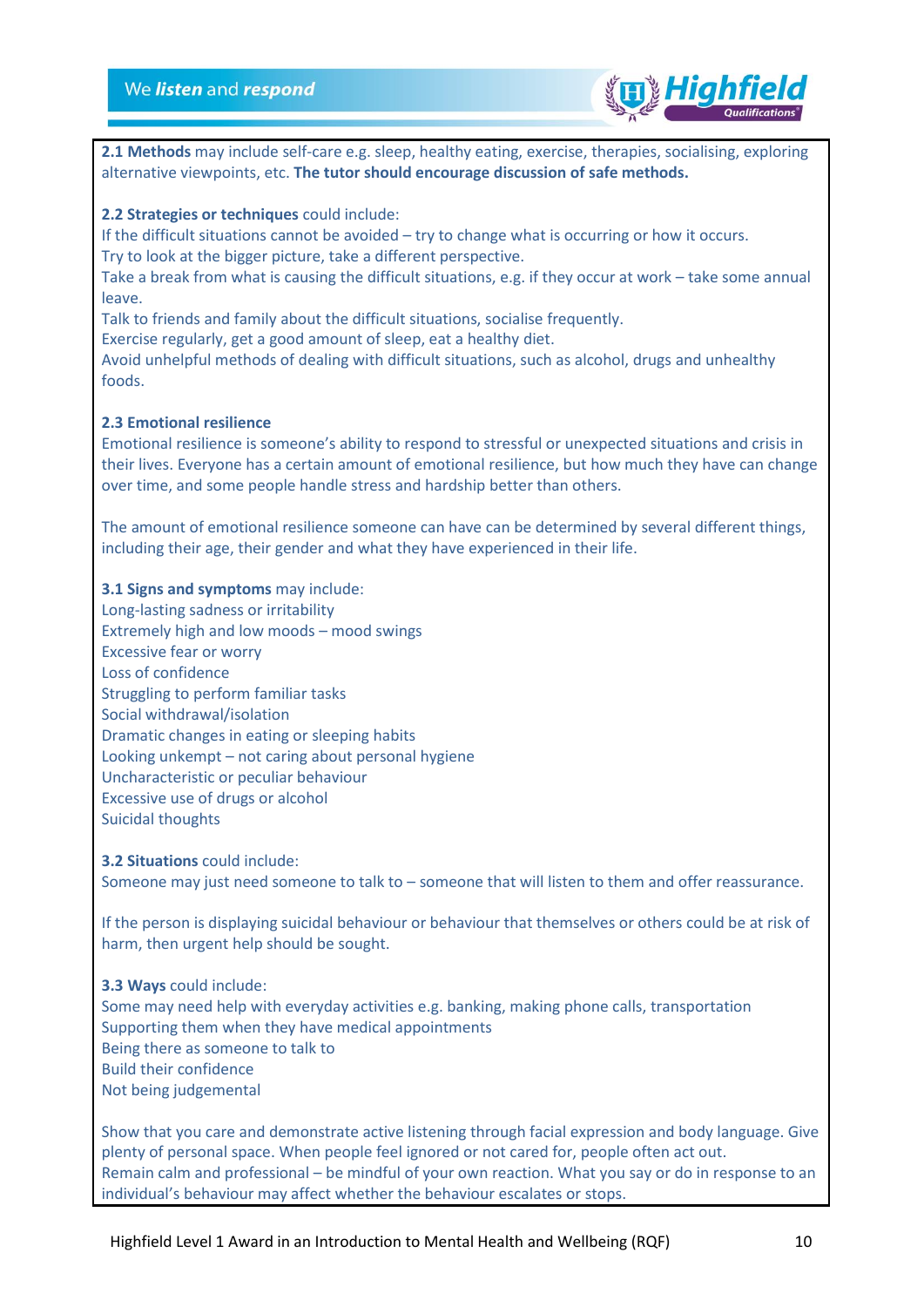## We listen and respond



**3.4 Maintain own mental wellbeing** could include**:** Take short breaks – have a moment to yourself Join a support group for carers – either face to face or online Talk to someone you trust Look after your physical health – e.g. diet, exercise and sleep Ask for help if you need it

Being aware of own limitations - being a professional does not mean that you are able to handle everything. Knowing that you have support - and where to access - is key to staying in control of your own behaviour and responding appropriately. Accept your limits and keep in mind that sometimes the best decision is to let someone else take over.

Debrief after any incident - talking about it can help relieve the stress. It is also important to reflect on what was done well and how to respond better the next time a situation occurs.

**4.1 Sources of support** could include: Community mental health teams Social care teams GP Crisis intervention Hospital treatment Friends and family

**4.2 Types of support** could include:

**Talking** Online community forums Peer support Medication support The Care Programme Approach for mental health Help with day to day tasks